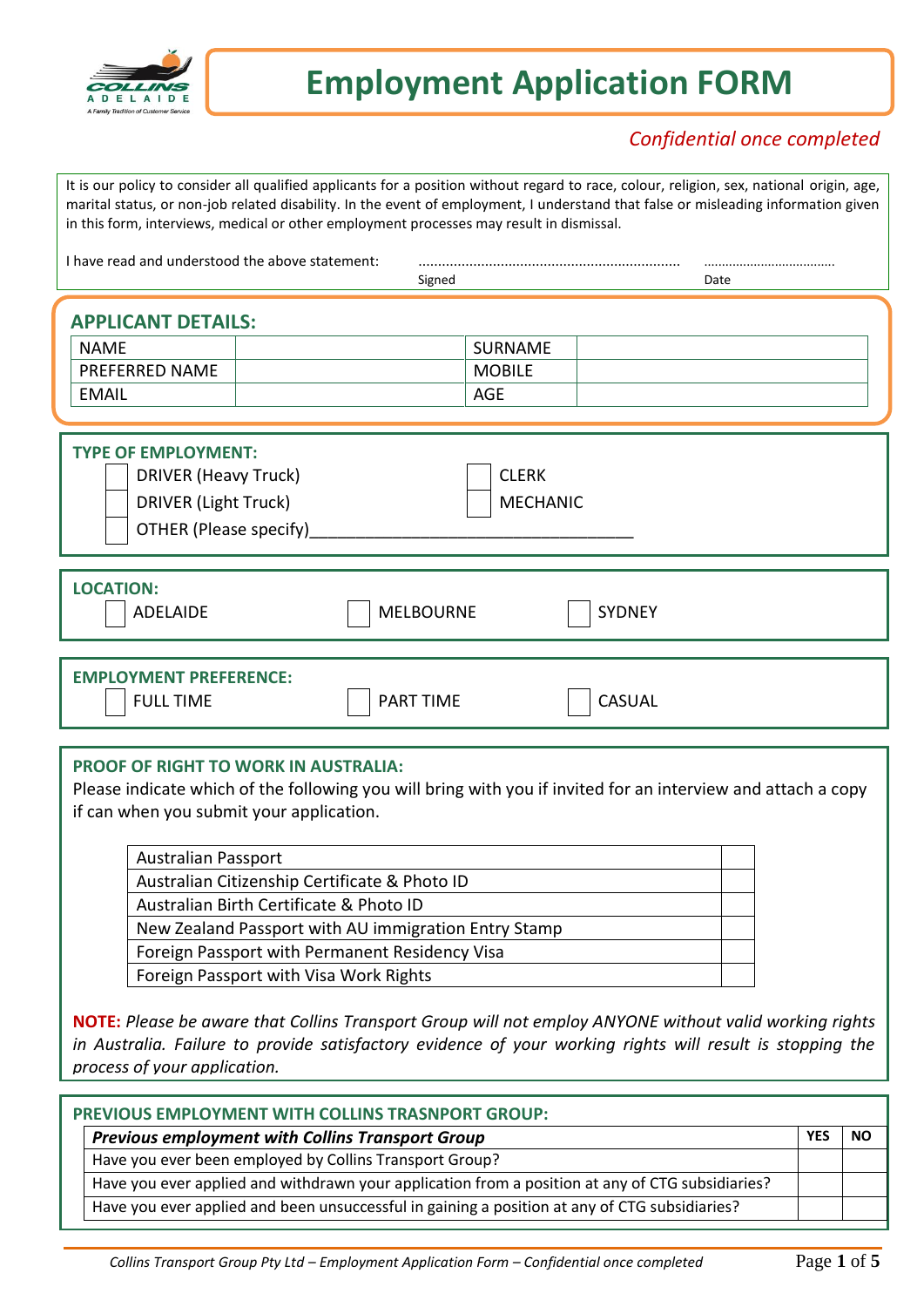## **EMPLOYMENT HISTORY**

*Please list your last 3 employers or attach a current Resume*

| 1. CURRENT/MOST RECENT EMPLOYER                                  |                                                                          |                   |            |           |  |  |
|------------------------------------------------------------------|--------------------------------------------------------------------------|-------------------|------------|-----------|--|--|
|                                                                  | <b>LOCATION</b>                                                          |                   |            |           |  |  |
|                                                                  |                                                                          |                   |            |           |  |  |
|                                                                  |                                                                          |                   |            |           |  |  |
| <b>FROM</b>                                                      |                                                                          | TO                |            |           |  |  |
| <b>NAME</b>                                                      |                                                                          | <b>CONTACT NO</b> |            |           |  |  |
|                                                                  |                                                                          |                   |            |           |  |  |
| AGREEMENT TO CONTACT EMPLOYER FOR REFERENCE PURPOSES IF REQUIRED |                                                                          |                   | <b>YES</b> | <b>NO</b> |  |  |
|                                                                  | PERIOD OF EMPLOYMENT<br>DIRECT LINE MANAGET<br><b>REASON FOR LEAVING</b> |                   |            |           |  |  |

| 2. PREVIOUS EMPLOYER                                                    |  |             |                 |     |                   |  |  |  |
|-------------------------------------------------------------------------|--|-------------|-----------------|-----|-------------------|--|--|--|
| <b>COMPANY</b>                                                          |  |             | <b>LOCATION</b> |     |                   |  |  |  |
| <b>JOB TITLE</b>                                                        |  |             |                 |     |                   |  |  |  |
| <b>DUTIES</b>                                                           |  |             |                 |     |                   |  |  |  |
| PERIOD OF EMPLOYMENT                                                    |  | <b>FROM</b> |                 |     | TO                |  |  |  |
| <b>DIRECT LINE MANAGET</b>                                              |  | <b>NAME</b> |                 |     | <b>CONTACT NO</b> |  |  |  |
| <b>REASON FOR LEAVING</b>                                               |  |             |                 |     |                   |  |  |  |
| AGREEMENT TO CONTACT EMPLOYER FOR REFERENCE PURPOSES IF REQUIRED<br>YES |  |             |                 | NO. |                   |  |  |  |

| <b>3. PREVIOUS EMPLOYER</b>                                             |  |             |           |                 |                   |  |  |
|-------------------------------------------------------------------------|--|-------------|-----------|-----------------|-------------------|--|--|
| <b>COMPANY</b>                                                          |  |             |           | <b>LOCATION</b> |                   |  |  |
| <b>JOB TITLE</b>                                                        |  |             |           |                 |                   |  |  |
| <b>DUTIES</b>                                                           |  |             |           |                 |                   |  |  |
| PERIOD OF EMPLOYMENT                                                    |  | <b>FROM</b> |           |                 | TO                |  |  |
| <b>DIRECT LINE MANAGET</b>                                              |  | <b>NAME</b> |           |                 | <b>CONTACT NO</b> |  |  |
| <b>REASON FOR LEAVING</b>                                               |  |             |           |                 |                   |  |  |
| AGREEMENT TO CONTACT EMPLOYER FOR REFERENCE PURPOSES IF REQUIRED<br>YES |  |             | <b>NO</b> |                 |                   |  |  |

## **EXPERIENCE & QUALIFICATIONS**

*List current licenses or authorisations:(e.g. drivers licence, DG authorisations, forklift/ plant tickets, BFM Certificate No.)*

| Type / Classes | <b>Licence/Auth/Client No</b> | <b>State of Issue</b> | <b>Expiry Date</b> | <b>Years Held</b> |
|----------------|-------------------------------|-----------------------|--------------------|-------------------|
|                |                               |                       |                    |                   |
|                |                               |                       |                    |                   |
|                |                               |                       |                    |                   |
|                |                               |                       |                    |                   |
|                |                               |                       |                    |                   |
|                |                               |                       |                    |                   |
|                |                               |                       |                    |                   |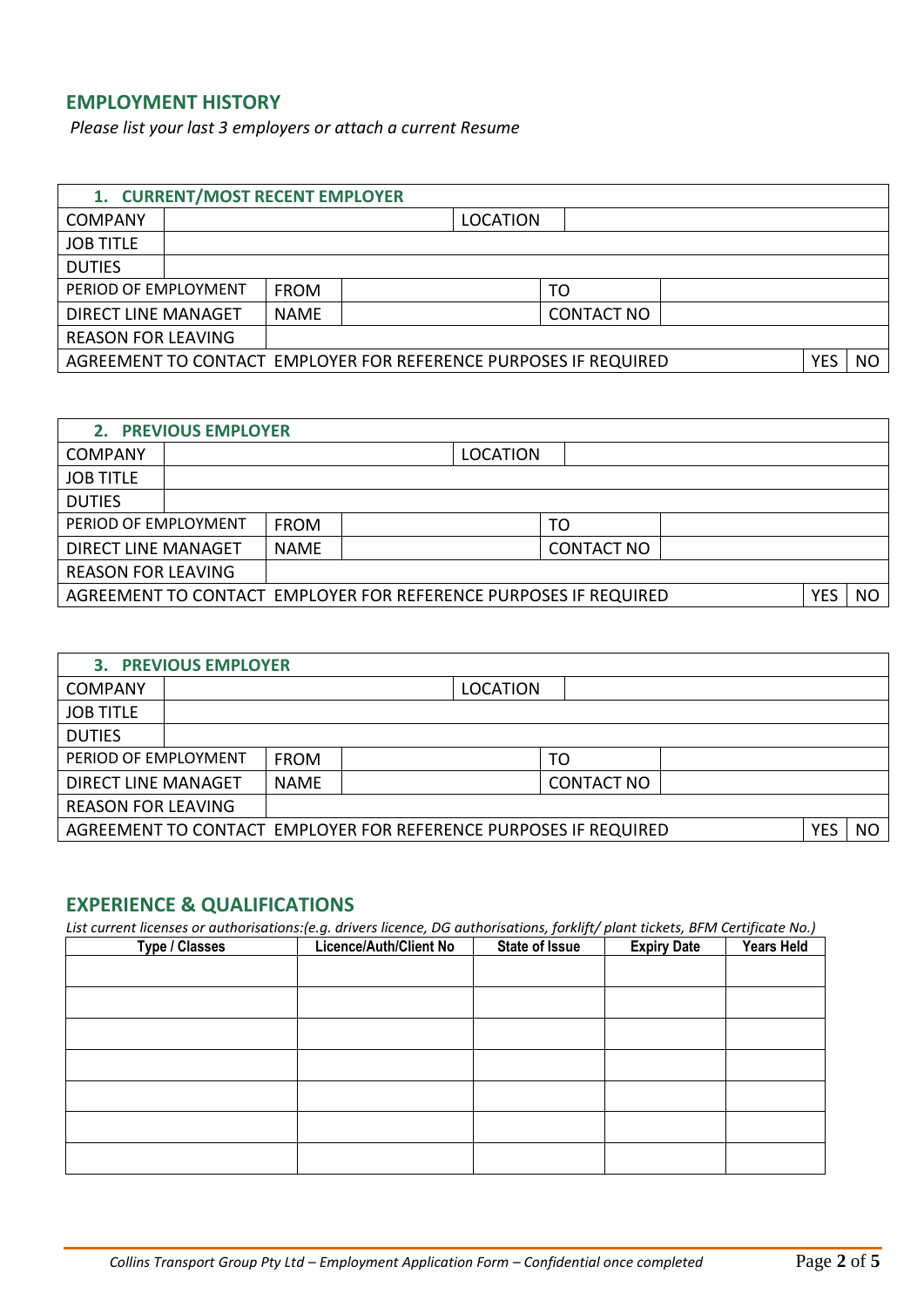#### **EDUCATION**

List highest standard achieved at school (include where and when): .................................................................................... List any other courses or post school education or training that may help you in your work with this company:

| What | Where | When |
|------|-------|------|
|      |       |      |
|      |       |      |
|      |       |      |
|      |       |      |
|      |       |      |

#### **DRIVING EXPERIENCE**

List your driving/work experience starting with most recent and working back:

| <b>Vehicle Type</b><br>(eg. Rigid, Semi,<br>B-Double, Road Train) | <b>Type of Work</b><br>(eg. tipper, fridge,<br>general) | No of Years<br><b>Experience</b><br>(eg. 2 years) | <b>When Experience Gained</b><br>(eg. 1997-1999) | <b>Whilst Employed by:</b><br>(eg. XYZ TPT) |
|-------------------------------------------------------------------|---------------------------------------------------------|---------------------------------------------------|--------------------------------------------------|---------------------------------------------|
|                                                                   |                                                         |                                                   |                                                  |                                             |
|                                                                   |                                                         |                                                   |                                                  |                                             |
|                                                                   |                                                         |                                                   |                                                  |                                             |

#### Other Experience (if applicable):

#### **ACCIDENTS** *– List any vehicle accidents in the last 5 years (if none, write "None")*

|                        |                                                                         | .                                   |                  |                                                |
|------------------------|-------------------------------------------------------------------------|-------------------------------------|------------------|------------------------------------------------|
| <b>Date</b><br>Approx. | <b>Nature of Accident</b><br>(e.g. single vehicle, head-on, rear-ender) | Approx. \$ Damage<br>(your vehicle) | At Fault?<br>Y/N | <b>Serious</b><br><b>Injuries/Fatality Y/M</b> |
|                        |                                                                         |                                     |                  |                                                |
|                        |                                                                         |                                     |                  |                                                |
|                        |                                                                         |                                     |                  |                                                |
|                        |                                                                         |                                     |                  |                                                |
|                        |                                                                         |                                     |                  |                                                |

| Have you had your driver's licence cancelled or suspended?                                                                                                          | <b>Yes</b> | No If Yes provide details: |  |
|---------------------------------------------------------------------------------------------------------------------------------------------------------------------|------------|----------------------------|--|
|                                                                                                                                                                     |            |                            |  |
| Have you ever been charged with a Criminal Offence                                                                                                                  | Yes        | No If Yes provide details: |  |
|                                                                                                                                                                     |            |                            |  |
| Have you ever been convicted of or had a finding of guilt for a criminal offence?<br>If Yes provide details (Includes Good Behaviour Bonds, Corrective Orders etc): |            | l No<br>l Yes              |  |

| Provide details of demerit points lost (or pending to be lost) for previous 3 years: |                    |                      |                 |  |  |  |
|--------------------------------------------------------------------------------------|--------------------|----------------------|-----------------|--|--|--|
| <b>Offence</b>                                                                       | <b>Points Lost</b> | <b>When</b> (approx) | <b>Comments</b> |  |  |  |
|                                                                                      |                    |                      |                 |  |  |  |
|                                                                                      |                    |                      |                 |  |  |  |
|                                                                                      |                    |                      |                 |  |  |  |
|                                                                                      |                    |                      |                 |  |  |  |
|                                                                                      |                    |                      |                 |  |  |  |
|                                                                                      |                    |                      |                 |  |  |  |

**IMPORTANT :** *Provide this company a photocopy of your current driver's licence AND a current licence history print-out from the relevant authority.*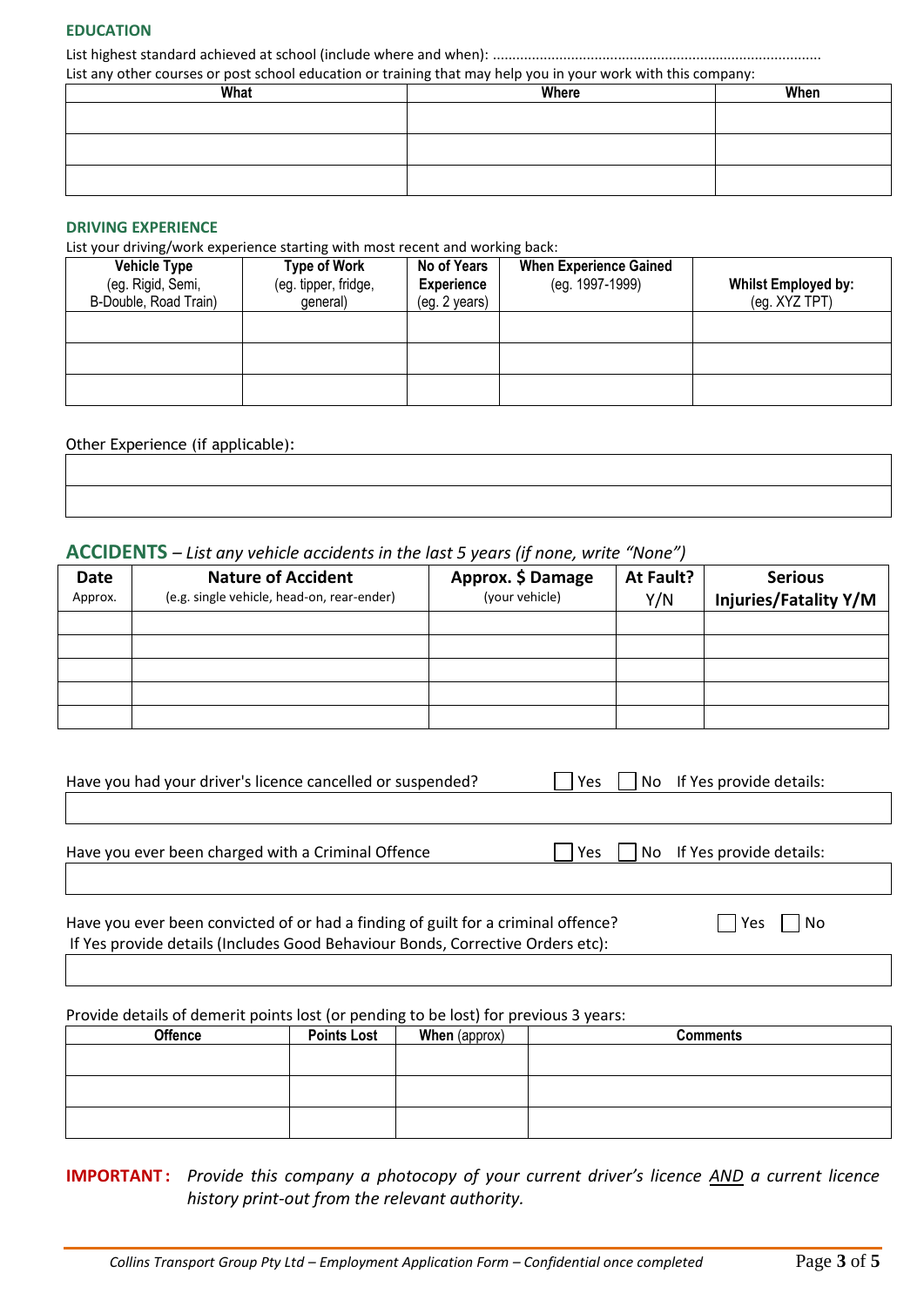#### **WHY DO YOU BELIEVE YOU WOULD BE SUITABLE FOR THIS POSITION?**

\_\_\_\_\_\_\_\_\_\_\_\_\_\_\_\_\_\_\_\_\_\_\_\_\_\_\_\_\_\_\_\_\_\_\_\_\_\_\_\_\_\_\_\_\_\_\_\_\_\_\_\_\_\_\_\_\_\_\_\_\_\_\_\_\_\_\_\_\_\_\_\_\_\_\_\_\_\_\_\_\_\_\_\_\_\_\_\_\_\_\_\_\_\_\_\_\_\_\_

## **SELF EVALUATION FORM**

Please rate yourself in the following questions using the rating system detailed below:

|                         |                              | $\overline{2}$                                                           | 3 | 4 |              |                | 5                       |   |   |  |
|-------------------------|------------------------------|--------------------------------------------------------------------------|---|---|--------------|----------------|-------------------------|---|---|--|
|                         | <b>BELOW AVERAGE</b>         | <b>LESS THAN AVERAGE</b><br><b>AVERAGE</b><br><b>BETTER THAN AVERAGE</b> |   |   |              |                | <b>ABOVE AVERAGE</b>    |   |   |  |
|                         |                              |                                                                          |   |   |              |                |                         |   |   |  |
| 1                       | <b>DRIVING SKILLS</b>        |                                                                          |   |   | $\mathbf{1}$ | $\overline{2}$ | 3                       | 4 | 5 |  |
| $\overline{2}$          | <b>RELIABILITY</b>           |                                                                          |   |   | 1            | $\overline{2}$ | $\overline{\mathbf{3}}$ | 4 | 5 |  |
| $\overline{\mathbf{3}}$ | <b>FITNESS &amp; HEALTH</b>  |                                                                          |   |   | $\mathbf{1}$ | $\overline{2}$ | $\overline{\mathbf{3}}$ | 4 | 5 |  |
| 4                       |                              | ABILITY TO ADHERE TO STRICT POLICIES AND GUIDELINES                      |   |   | $\mathbf{1}$ | $\overline{2}$ | 3                       | 4 | 5 |  |
| 5                       |                              | ABILITY TO FOLLOW DIRECTIONS AND INSTRUCTIONS                            |   |   | $\mathbf{1}$ | $\overline{2}$ | $\overline{\mathbf{3}}$ | 4 | 5 |  |
| 6                       | <b>WILLINGNESS TO LEARN</b>  |                                                                          |   |   | 1            | $\overline{2}$ | $\overline{\mathbf{3}}$ | 4 | 5 |  |
| 7                       |                              | ABILITY TO WORK IN A TEAM ENVIRONMENT                                    |   |   | $\mathbf{1}$ | $\overline{2}$ | $\overline{\mathbf{3}}$ | 4 | 5 |  |
| 8                       |                              | DRIVING HISTORY (SUPPORTED BY RECORDS)                                   |   |   | 1            | $\overline{2}$ | $\overline{\mathbf{3}}$ | 4 | 5 |  |
| 9                       | <b>CONCENTRATION ABILITY</b> |                                                                          |   |   | 1            | $\overline{2}$ | $\overline{\mathbf{3}}$ | 4 | 5 |  |
| <b>10</b>               | <b>PUNCTUALITY</b>           |                                                                          |   |   | 1            | $\mathbf{2}$   | 3                       | 4 | 5 |  |

### **HEALTH & FITNESS FOR WORK**

*Majority of position with CTG require a high level of physical demand. Are there any previous or existing conditions that may impact on your ability to perform the inherent requirements of the job you applied for? Please list them below:*

\_\_\_\_\_\_\_\_\_\_\_\_\_\_\_\_\_\_\_\_\_\_\_\_\_\_\_\_\_\_\_\_\_\_\_\_\_\_\_\_\_\_\_\_\_\_\_\_\_\_\_\_\_\_\_\_\_\_\_\_\_\_\_\_\_\_\_\_\_\_\_\_\_\_\_\_\_\_\_\_\_\_\_\_\_\_\_\_\_\_\_\_\_\_\_\_\_\_\_

\_\_\_\_\_\_\_\_\_\_\_\_\_\_\_\_\_\_\_\_\_\_\_\_\_\_\_\_\_\_\_\_\_\_\_\_\_\_\_\_\_\_\_\_\_\_\_\_\_\_\_\_\_\_\_\_\_\_\_\_\_\_\_\_\_\_\_\_\_\_\_\_\_\_\_\_\_\_\_\_\_\_\_\_\_\_\_\_\_\_\_\_\_\_\_\_\_\_\_

\_\_\_\_\_\_\_\_\_\_\_\_\_\_\_\_\_\_\_\_\_\_\_\_\_\_\_\_\_\_\_\_\_\_\_\_\_\_\_\_\_\_\_\_\_\_\_\_\_\_\_\_\_\_\_\_\_\_\_\_\_\_\_\_\_\_\_\_\_\_\_\_\_\_\_\_\_\_\_\_\_\_\_\_\_\_\_\_\_\_\_\_\_\_\_\_\_\_\_

\_\_\_\_\_\_\_\_\_\_\_\_\_\_\_\_\_\_\_\_\_\_\_\_\_\_\_\_\_\_\_\_\_\_\_\_\_\_\_\_\_\_\_\_\_\_\_\_\_\_\_\_\_\_\_\_\_\_\_\_\_\_\_\_\_\_\_\_\_\_\_\_\_\_\_\_\_\_\_\_\_\_\_\_\_\_\_\_\_\_\_\_\_\_\_\_\_\_\_

\_\_\_\_\_\_\_\_\_\_\_\_\_\_\_\_\_\_\_\_\_\_\_\_\_\_\_\_\_\_\_\_\_\_\_\_\_\_\_\_\_\_\_\_\_\_\_\_\_\_\_\_\_\_\_\_\_\_\_\_\_\_\_\_\_\_\_\_\_\_\_\_\_\_\_\_\_\_\_\_\_\_\_\_\_\_\_\_\_\_\_\_\_\_\_\_\_\_\_